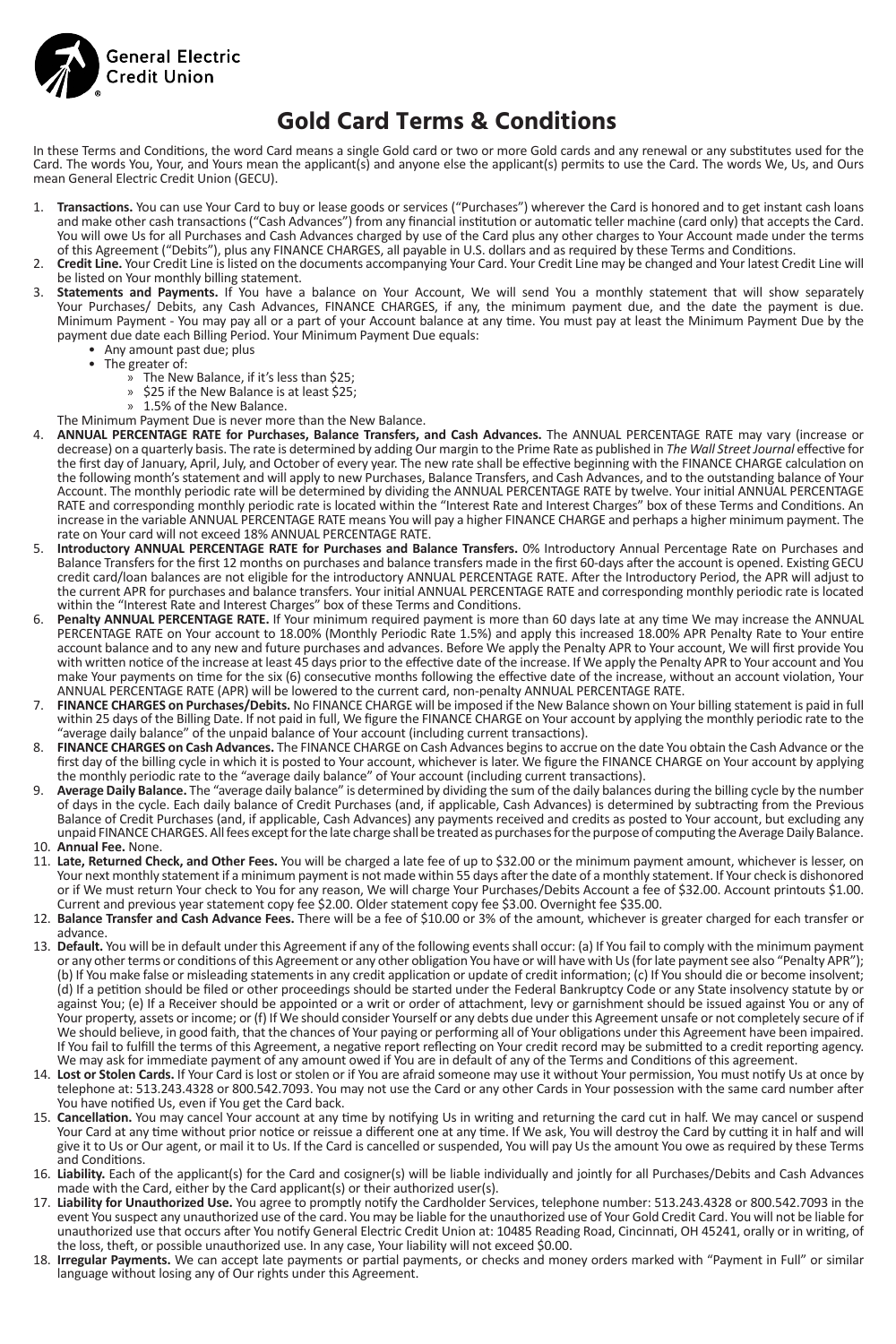- 19. **Waiver.** We won't be considered to have waived Our rights under this agreement if We delay or neglect to enforce them.
- 20. Amendment. Subject to applicable state and federal laws and regulations and with such prior notice, if any, as may be required by laws or regulations, We may change any Terms and Conditions at any time and such changes, at Our option, will apply to new Purchases/Debits and Cash Advances.
- 21. **Law.** Your Account and these Terms and Conditions will be governed by the laws of the State of Ohio and applicable federal laws. 22. Security Interest. You grant to Us a purchase money security interest under the Uniform Commercial Code in any goods You purchase through<br>the use of the account. If You default, We shall have the right to recover any o
- Your payments. Any collateral securing other loans currently with or hereafter arising with Us may also secure any amount due on this account. 23. **Statutory lien on Your account.** If You are in default on a financial obligation to Us or fail to satisfy a financial obligation to Us, federal law permits Us to apply the balance of any deposits or dividends held with us, in Your account(s) at the time of default to satisfy Your obligation. Once You are in default, We may exercise this right without further notice to You. If Your account is jointly owned, and the joint owner(s) is indebted to Us, We may use the balance of any deposits or dividends held with us, in Your account(s), to pay the debt of the joint owner. This statutory lien does not apply to IRAs or other tax-deferred retirement accounts.
- 24. Legal Activity. Any financial service provided by the Credit Union may be used for any transaction permitted by law. You agree that illegal use f any financialservice will be deemed an action of default and/or breach of contract and such service and/or otherrelated servicesmay be terminated at the Credit Union's discretion. You further agree, should illegal use occur, to waive the right to sue the Credit Union for such illegal activity directly or indirectly related to it. You also agree to indemnify and hold the Credit Union harmless from any suits or other legal action or liability, directly or indirectly, resulting from such illegal use.
- 25. **Foreign Transaction Fee.** Purchase and cash advances made in foreign countries and foreign currencies will be billed to You in U.S. dollars. The conversion rate to U.S. dollars will be determined in accordance with the operating regulations established by Visa USA. Currently the currency conversion rate used to determine the transaction amount in U.S. dollars is either a government mandated rate or the wholesale market rate in effect one day prior to the transaction processing date, increased by one and a half percent. The currency conversion rate used on the processing date may differ from the rate that would have been used on the purchase date or cardholder statement posting date.
- 26. Military Lending Act. Federal law provides important protections to members of the Armed Forces and their dependents relating to extensions of consumer credit. In general, the cost of consumer credit to a member of the Armed Forces and his or her dependent may not exceed an annual percentage rate of 36 percent. Thisrate mustinclude, as applicable to the credittransaction or account: The costs associated with creditinsurance premiums; fees for ancillary products sold in connection with the credit transaction; any application fee charged (other than certain application fees for specified credit transactions or accounts); and any participation fee charged (other than certain participation fees for a credit card account). If you would like an explanation of your payment obligation, please contact a Consumer Loan Officer at: 800.542.7093.

### **Your Billing Rights-Keep This Notice for Future Use**

This notice contains important information about Your rights and our responsibilities under the Fair Credit Billing Act.

## *Notify Us in Case of Errors or Questions About Your Bill*

If You think Your bill is wrong, or if You need more information about a transaction on Your bill, write Us on a separate sheet at the address listed on Your bill. Write to Us as soon as possible. We must hear from You no later than 60 days after We sent You the first bill on which the error or problem appeared. You can telephone Us, but doing so will not preserve Your rights.

- In Your letter, give Us the following information: 1. Your name and account number.
	- 2. The dollar amount of the suspected error.
	- 3. Describe the error and explain, if You can, why You believe there is an error. If You need more information, describe the item You are not sure about.

If You have authorized Us to pay Your credit card bill automatically from Your savings or checking account, You can stop the payment on any amount You think is wrong. To stop the payment Your letter must reach Us three business days before the automatic payment is scheduled to occur.

#### *Your Rights and Our Responsibilities After We Receive Your Written Notice*

We must acknowledge Your letter within 30 days, unless We have corrected the error by then. Within 90 days, We must either correct the error or explain why We believe the bill was correct. After We receive Your letter, We cannot try to collect any amount You question, or report You as delinquent. We can continue to bill You for the amount You question, including finance charges, and We can apply any unpaid amount against Your credit limit. You do not have to pay any questioned amount while We are investigating, but You are still obligated to pay the parts of Your bill that are not in question. If We find that We made a mistake on Your bill, You will not have to pay finance charges related to any questioned amount. If We didn't make a mistake, You may have to pay finances charges, and You will have to make up any missed payments on the questioned amount. In either case, We will send You a statement of the amount You owe and the date that it is due. If You fail to pay the amount that We think You owe, We may report You as delinquent. However, if Our explanation does not satisfy You and You write to Us within ten days telling Us that You still refuse to pay, We must tell anyone We report You to that You have a question about Your bill. And, We must tell You the name of anyone We reported You to. We must tell anyone We report You to that the matter has been settled between Us when it finally is. If We don't follow these rules, We can't collect the first \$50 of the questioned amount, even if Your bill was correct.

#### *Your Rights If You Are Dissatisfied With Your Credit Card Purchases*

If You are dissatisfied with the goods or services that You have purchased with Your credit card, and You have tried in good faith to correct the problem with the merchant, You may have the right not to pay the remaining amount due on the purchase.

To use this right, all of the following must be true:

- 1. The purchase must have been made in Your home state or within 100 miles of Your current mailing address, and the purchase price must have been more than \$50. (Note: Neither of these are necessary if Your purchase was based on an advertisement We mailed to You, or if We own the company that sold You the goods or services.)
- 2. You must have used Your credit card for the purchase. Purchases made with cash advancesfrom an ATM or with a check that accesses Your credit card account do not qualify.
- 3. You must not yet have fully paid for the purchase.

If all of the criteria above are met and You are still dissatisfied with the purchase, contact Us in writing at the address shown on Your statement. While We investigate, the same rules apply to the disputed amount as discussed above. After We finish Our investigation, We will tell You Our decision. At that point, if We think You owe an amount and You do not pay, We may report You as delinquent.

**The Federal Equal Credit Opportunity Act prohibits creditors from discriminating against credit applicants on the basis of race, color, religion, national origin, sex, marital status, age (provided the applicant has the capacity to enter into a binding contract); because all or part of the applicant's income derives from any public assistance program; or because the applicant has in good faith exercised any right under the Consumer Credit Protection Act. The federal agency that administers compliance with this law concerning this creditor is the National Credit Union Administration, 7000 Central Parkway, Suite 1600, Atlanta, GA 30328. The Ohio, Kentucky, and Indiana Laws against discrimination require that all creditors make credit equally available to all credit worthy customers, and that credit reporting agencies maintain separate credit histories on each individual upon request. The Ohio, Kentucky, and Indiana Civil Rights Commissions administer compliance with this law. California Residents:** Applicants 1) may, after credit approval, use the credit card account up to its credit limit; 2) may be liable for amounts extended under the plan to any joint applicant. As required by law, You are hereby notified that a negative credit report reflecting on Your credit record may be submitted to a credit reporting agency if You fail to fulfill the terms of Your credit obligations. **New York and Vermont Residents:** GECU may obtain at any time Your credit reports, for any legitimate purpose associated with the account or the application or request for an account, including but not limited to reviewing, modifying, renewing and collecting on Your account. On Your request, You will be informed if such a report was ordered. If so, You will be given the name and address of the consumer reporting agency furnishing the report. New York residents may contact the New York State Banking Department (1-800-518-8866) for a comparative list of credit card rates, fees and grace periods. **Married Wisconsin Residents:** No provision of any marital property agreement, unilateralstatement, or court order applying to marital property will adversely affect a creditor'sinterests unless prior to the time credit is granted, the creditor is furnished with a copy of the agreement, statement or court order, or has actual knowledge of the provision.